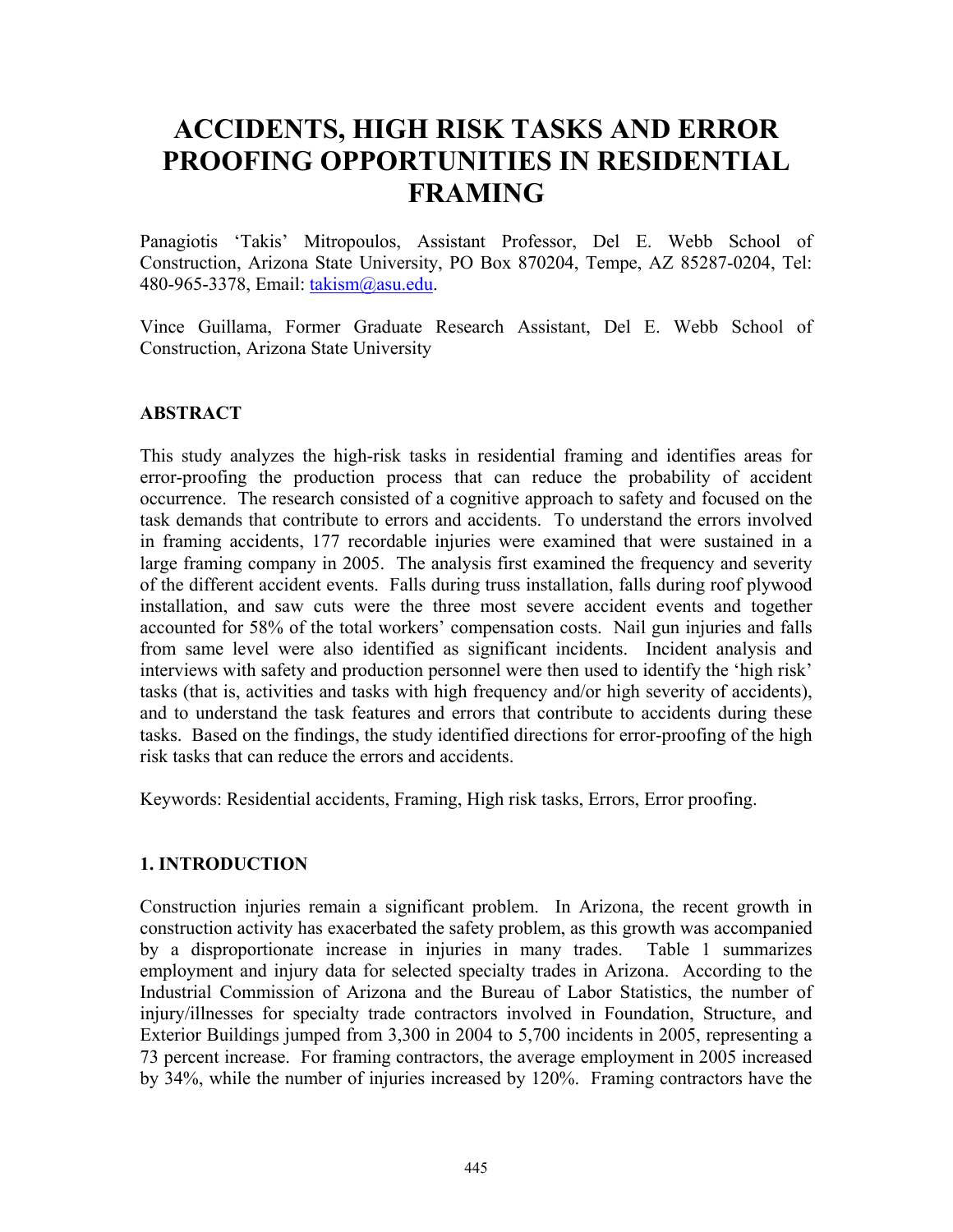highest incident rate among specialty trade contractors with a rate of 22 (equivalent to 22 injuries per 100 full time workers per year).

This study focused on residential framing operations. The goal of this study was to identify error-proofing interventions that can reduce the frequency and severity of accidents in residential framing. The focus of the study was on preventing the 'errors' or conditions that lead to loss of control and accidents, rather than improving the protective measures (such as personal protective equipment) that minimize the consequences of accidents. For example, the goal of the study was to prevent falls, rather than to develop fall protection system.

Error proofing techniques do not control the root causes of mistakes, such as human and environmental factors (fatigue, distractions, noise, lighting, etc.), but independent of the cause, they block or provide a warning about undesired outcomes at a point in the process where the consequences can be minimized. Error proofing has been used in the Toyota production system as the primary strategy for prevention of defects.

This study explored error-proofing as a possible direction for construction accident prevention. Identifying effective error proofing interventions requires a deeper understanding of the errors that lead to loss of control and the 'mechanisms' of accidents. Furthermore, the same accident event may be triggered by different causes. For example, a fall from a roof may be triggered either by overextending at the edge of the roof, or slipping on plywood. These involve different error mechanisms and reasons, and may be addressed with different interventions.

|                                              | 2004                   |                | 2005                   |                        | % Change $3,4$       | 2005  |                  |
|----------------------------------------------|------------------------|----------------|------------------------|------------------------|----------------------|-------|------------------|
| <b>INDUSTRY</b>                              | Employme<br>$nt^{1,2}$ | Total<br>Cases | Employme<br>$nt^{1,2}$ | Total<br>$\text{Case}$ | Employ Total<br>ment | Cases | Incident<br>rate |
| Foundation, Structure, Exter Bldg Trade      |                        |                |                        |                        |                      |       |                  |
| Contractors <sup>5</sup>                     | 40.8                   | 3.3            | 48.2                   | 5.7                    | 18%                  | 73%   | 12.6             |
| <b>Framing Contractors</b>                   | 11.7                   | 1.5            | 15.7                   | 3.3                    | 34%                  | 120%  | 22               |
| <b>Masonry Contractors</b>                   | 9.4                    | 0.3            | 10.8                   | 0.7                    | 15%                  | 133%  | 6.8              |
| Poured Foundation & Struct. Contactors       | 8.5                    | 0.6            | 9.2                    | 0.6                    | 8%                   | $0\%$ | 7.6              |
| Structural Steel & Precast Conc. Contractors | 2.6                    | 0.2            | 2.9                    | 0.3                    | 12%                  | 50%   | 10.7             |
| Roofing Contractors                          | 5.7                    | 0.4            | 6.5                    | 0.6                    | 14%                  | 50%   | 10.3             |

# **Table 1. Incident rates for selected building trades in AZ.**

# **2. METHODOLOGY**

To develop a deeper understanding of the accidents in residential framing, and the related errors the researchers analyzed 177 recordable accidents that occurred in a large residential framing company in 2005. This paper reports the initial findings of the study—it analyzes the frequency and severity of different accident events, it examines the tasks during which the accidents happened, and it investigates the errors and conditions that led to the most severe accidents.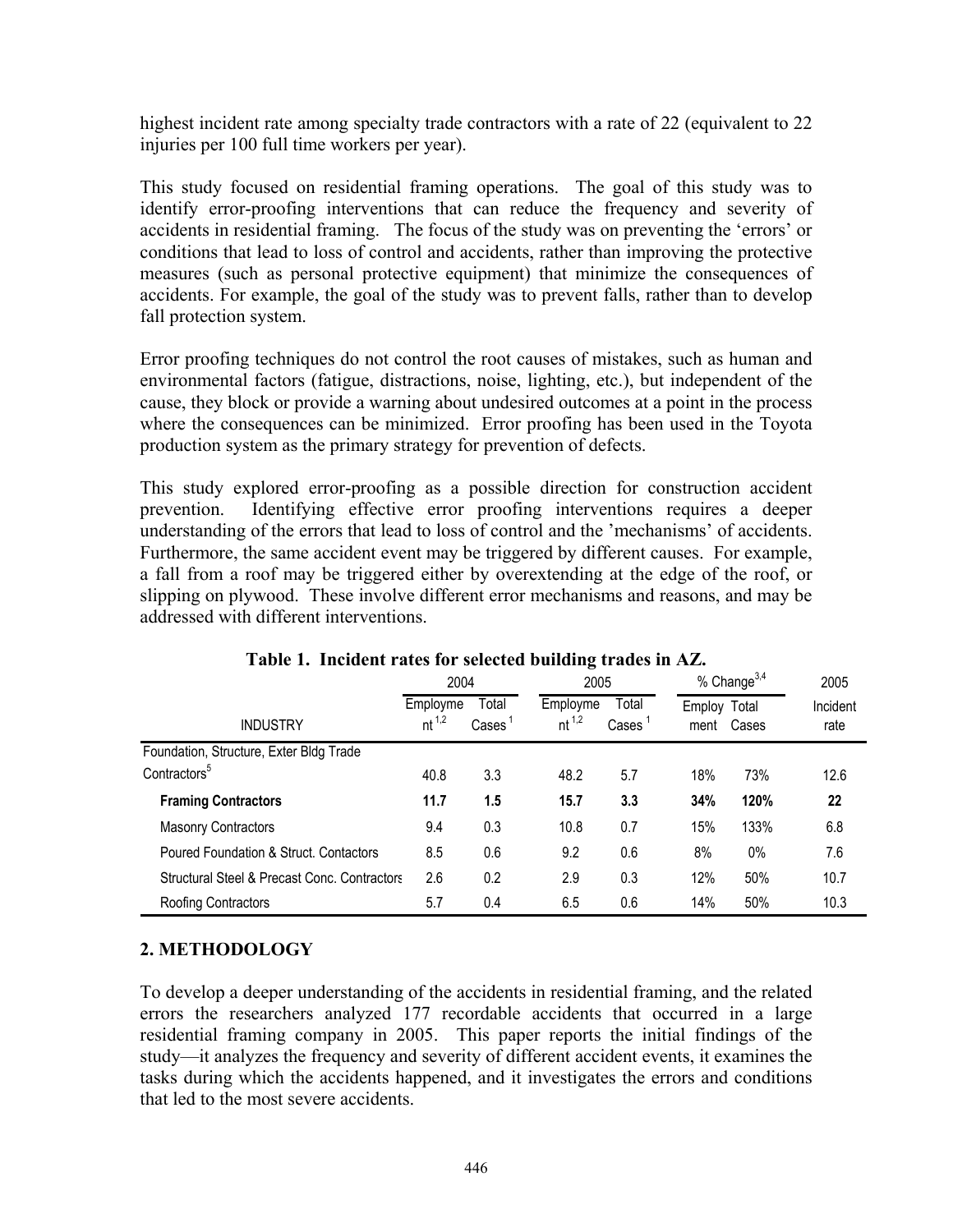#### **Incident Data and Analysis**

In 2005, the participating company recorded 177 recordable incidents. First-aid accidents with zero workers' comp costs were excluded from the analysis. In 2005 the company employed an average of 86 framing crews, worked 1.5 million labor hours, and framed over 2,800 houses. The incident records provided the following information:

- Date of incident
- Injured worker's position: foreman, carpenter, apprentice or laborer (incomplete records)
- Length of employment: months with the company
- Description of the incident (usually brief with little information).
- Workers' comp cost (actual or estimated). Indirect costs, such as production loss, etc. were not accounted for.

The analysis of the data included the following steps:

- Classified and analyzed the incidents based on the type of event.
- Classified and analyzed the incidents according to the activity and task that the worker was performing at the time of the incident.
- For the higher severity incident types, we investigated the errors that led to the incident event. Analyzed etiology with experienced personnel.

#### **Incident Events.**

Based on the injury descriptions, the researchers classified the incidents under the following 'Event' categories:

- **Falls** include falls to lower level, falls at same level, and falls from ladder.
- **Contact with tool/equipment/material** includes sawcuts, cuts on gussets, stepping on nails with static nail (e.g., stepped on nail), splinters
- **Struck by tool/equipment/material** includes injuries from nail guns, hammers, material falling from above, dropping materials during transport, dropping wall panels during lifting, debris in eye, etc.
- **Overexertion** includes injuries such as sprains and strains caused during walking, lifting, moving, etc.

## **Incidents and Main Activities.**

Classified and analyzed the incidents according to the activity and task that the worker was performing at the time of the incident. After discussions with company personnel, we developed the following list of main activities and tasks included in each:

- **Site:** load/unload material and equipment, cleanup site, remove nails.
- **Walls:** (first or second floor) include layout, material handling of wall material, framing, lifting in place, installing blocking, installing shear walls, installing top plate.
- **Trusses:** (floor and roof trusses) include setting the truss, installing blocking and bracing, and sheeting, installing fascia, cutting tails, etc.)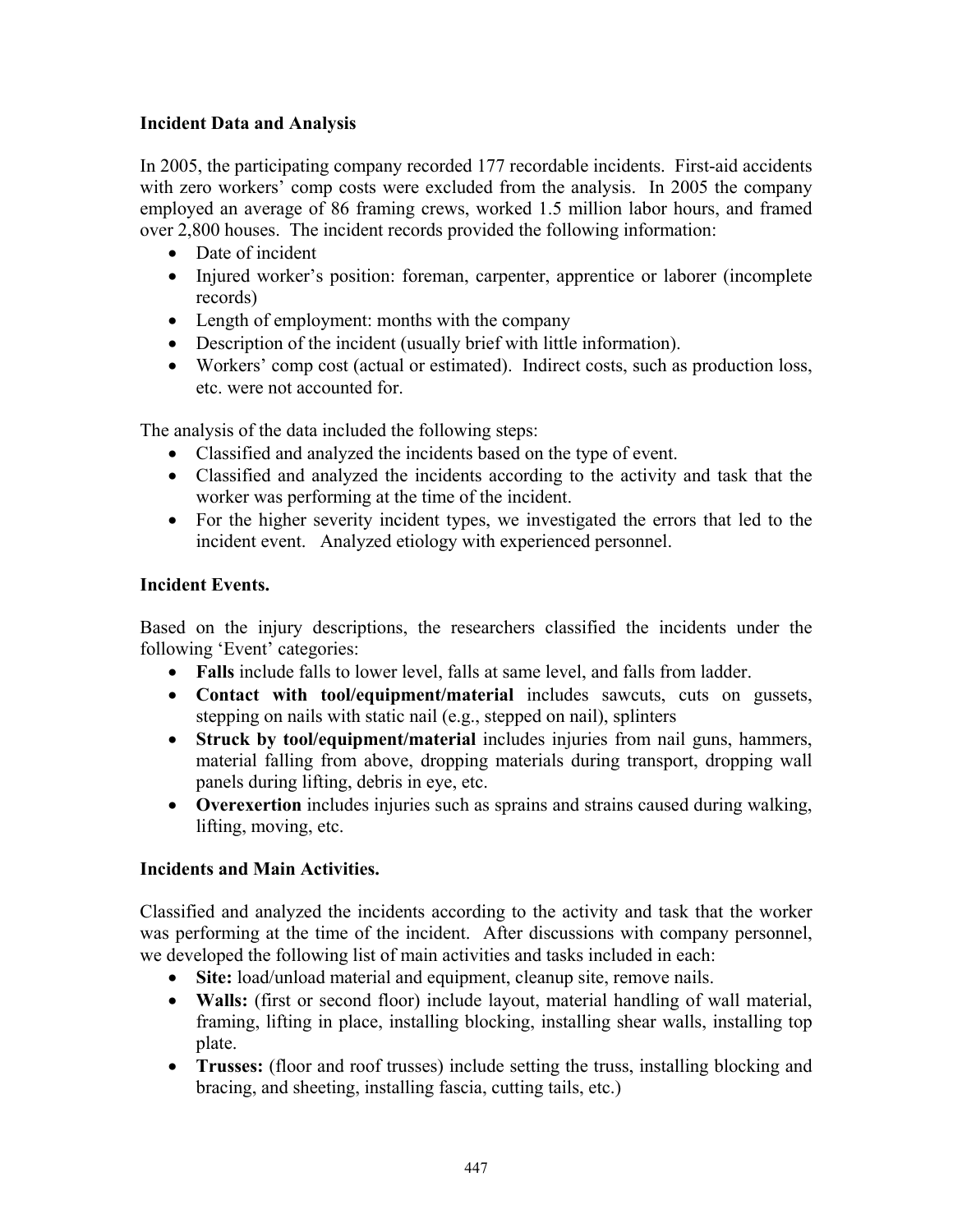• **Roof:** sheeting includes setting plywood on the roof

Each task includes transporting material, measuring, cutting, and nailing.

#### **Incidents and Errors**

For the incident events with the highest severity, the researchers examined the task errors that contributed to the particular events. This was done first through examination of the causes from the incident records. However, in most cases, the information provided in the incident description was too limited and did not identify the error involved. For the higher cost incidents, the researchers gathered additional information from the safety director and the quality control (QC) manager who had been involved in the incident investigation. The safety director and QC manager also identified the most common incident-related errors based on their experience. This part of the analysis identified errors related to particular work activities, and provided the basis for discussion regarding possible interventions for error prevention.

#### **3. ANALYSIS OF INCIDENT EVENTS**

Table 2 summarizes the frequency and severity of the various incident events. The frequency is indicated by the number of occurrences and % of cases, while the severity is expressed in terms of workers' compensation cost.

| <b>EVENT</b>               | # of cases | \$ cost | <b>Frequency (%</b><br>cases) | <b>Severity</b><br>% cost) |
|----------------------------|------------|---------|-------------------------------|----------------------------|
| Fall from trusses          | 10         | 293,432 | 6%                            | 31%                        |
| Sawcuts                    | 11         | 128,793 | 6%                            | 14%                        |
| Falls from roof            | 5          | 123,812 | 3%                            | 13%                        |
| Falls at same level (trip) | 16         | 84,866  | 9%                            | 9%                         |
| Nail gun                   | 30         | 72,266  | 17%                           | 8%                         |
| Overexertion               | 20         | 65,324  | 11%                           | 7%                         |
| Hammer                     | 5          | 53,145  | 3%                            | 6%                         |
| Splinter                   | 7          | 32,789  | 4%                            | 4%                         |
| Fall from ladder           | 6          | 23,211  | 3%                            | 2%                         |
| Dropped material           | 5          | 16,664  | 3%                            | 2%                         |
| Cut on gussets             | 9          | 16,309  | 5%                            | 2%                         |
| Nail (stepped on/contact)  | 15         | 5,266   | 8%                            | 1%                         |
| Struck by wall panel       | 9          | 5,039   | 5%                            | 1%                         |
| Struck by falling material | 6          | 4,678   | 3%                            | 1%                         |
| Debris in eye              | 8          | 1,535   | 5%                            | $0\%$                      |
| Other                      | 15         | 5,626   | 8%                            | 1%                         |
| <b>ALL ACCIDENTS</b>       | 177        | 932,755 | 100%                          | 100%                       |

**Table 2. Frequency and severity of incidents by event**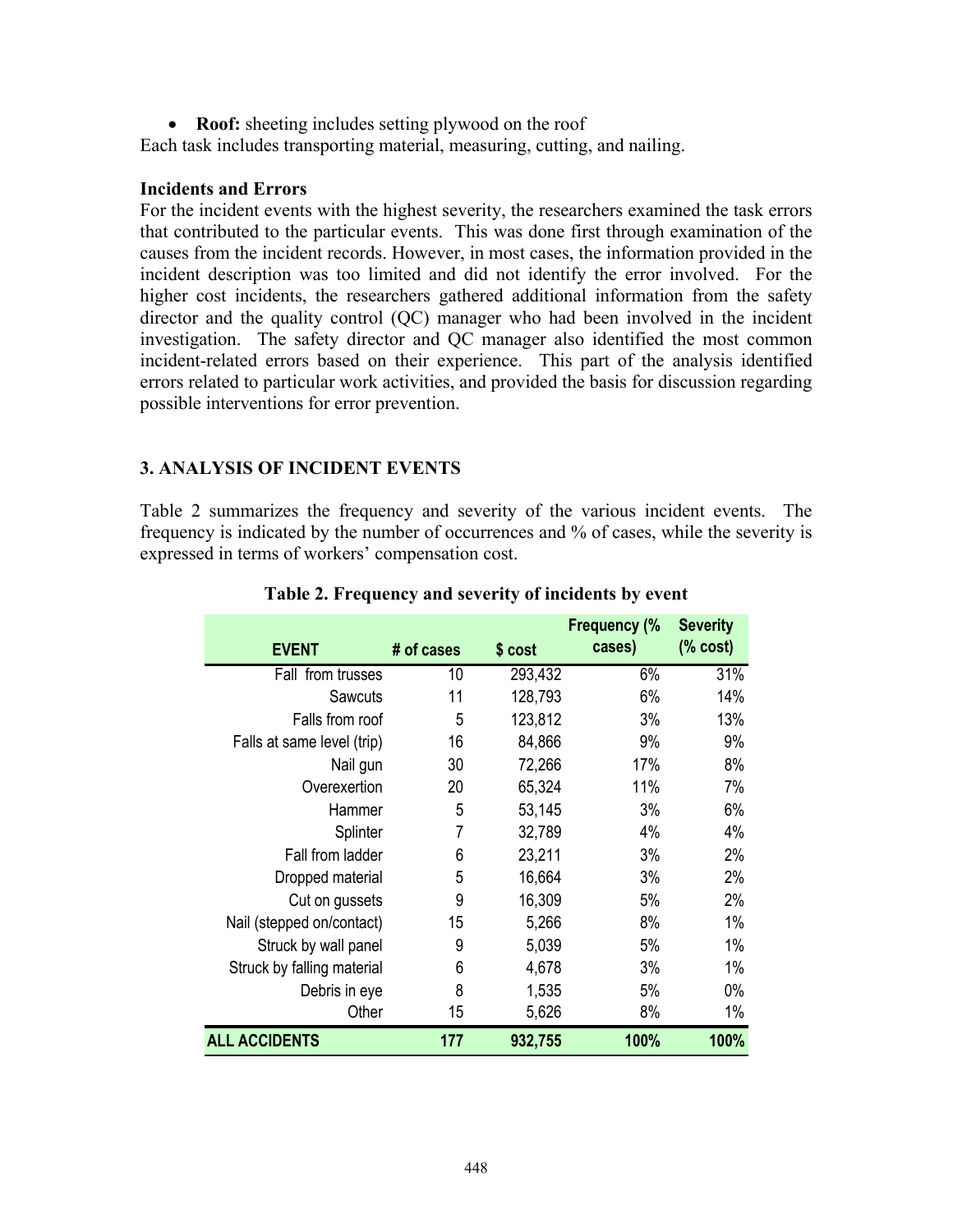Figure 1 illustrates the relative frequency and severity of the different incident events, and indicates the five incident events with the highest severity. These are: (1) Falls during truss installation, (2) Saw cuts, (3) Falls during roof sheeting, (4) Falls from same level, and (5) Nail gun injuries. The top three incident events account for 58% of the workers' comp costs in 2005.



**Figure 1. Frequency and severity of incident events.** 

**Falls** are 20% of the total incidents and account for 56% of the total workers' compensation costs. Falls during truss installation are only 6% of the total, but account for 31% of the total costs. Falls during roof sheeting are also severe, although less frequent. The 16 'falls at same level' include 10 falls on the ground, 4 falls on truss, and 2 falls on the roof.

**Contact with Tool/Equipment/Material** accounts for about 26% of all incidents. Of these, saw cuts have the highest total cost. The causes of saw cuts are examined in a later section. While splinters are an everyday occurrence, only seven cases were recordable incidents. In general, splinter incidents were of low severity, with the exception of one high cost case due to infection. Cuts on sharp edges (primarily gussets) accounted for 9 incidents and involved relatively low severity. Stepping on or inadvertently bumping into protruding nails was the cause of 15 recordable incidents, with low severity.

**Struck by Tool/Equipment/Material** accounts for 38% of the incidents and 17% of the workers' compensation costs. Nail gun injuries are the most common injuries (30 incidents), although not the most severe. For example, 26 of the 30 nailgun injuries cost less than \$1,000, and only two incidents were more than \$10,000. This category includes incidents such as hit by hammer (5 incidents, 2 of high cost), struck by material falling from higher level (6), material that the worker(s) dropped while handling (5), or wall panels dropped while lifting walls in place (9 incidents).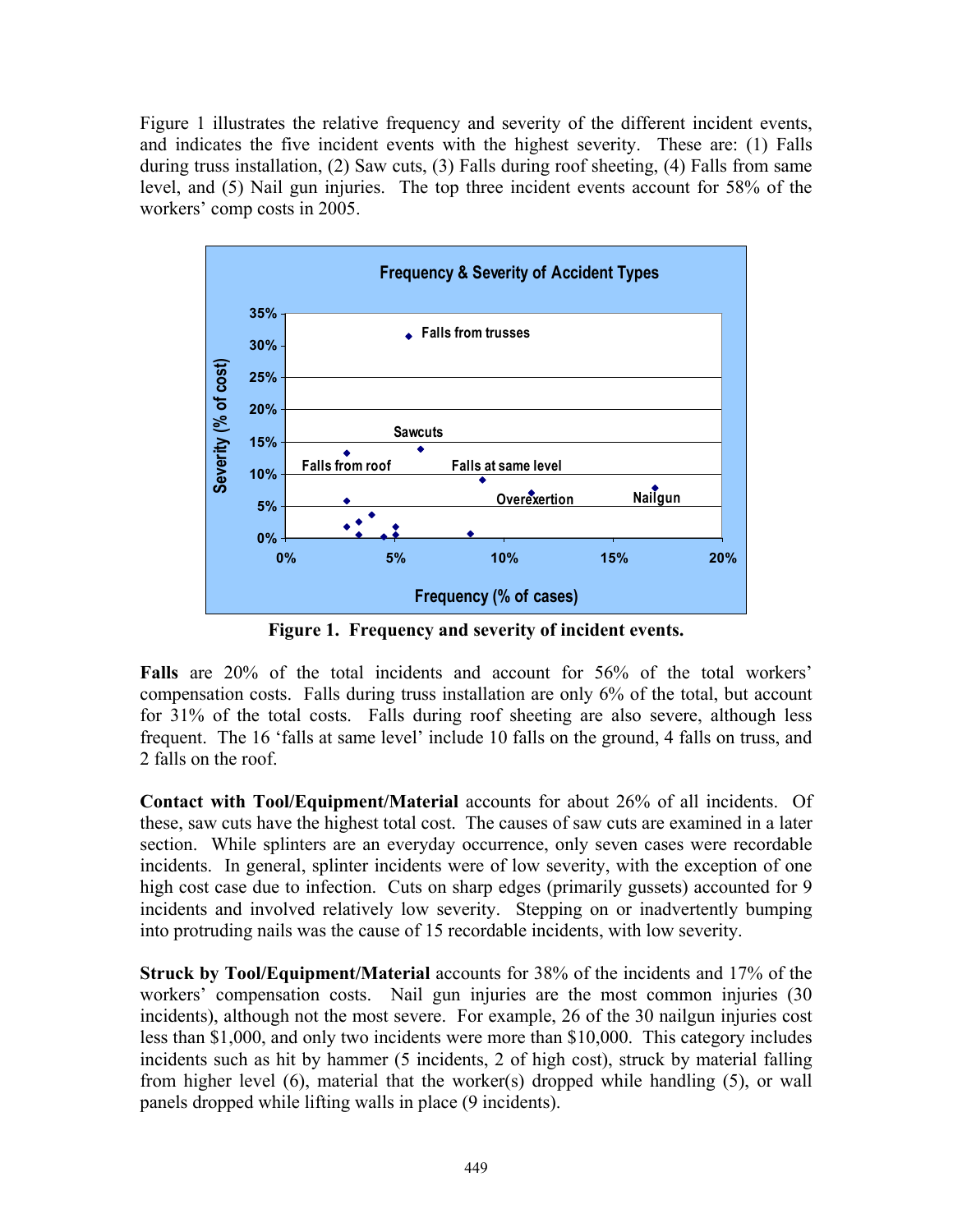**Overexertion** (11 incidents) accounts for 15% of the incidents and 7% of the costs. They include sprains (mostly ankles and knees) and muscle strains (mostly back), primarily from material handling.

Figure 2 shows the distribution of incidents by cost category. As evidenced in the figure, 127 incidents had a cost less than \$1,000 each (97 of them cost less than \$500). In 2005, there were only two incidents over \$50,000 (one fall from trusses, and one fall from roof).



**Figure 2. Distribution of incidents by severity (cost).** 

The first 5% of injuries (8 incidents) accounts for 49% of the costs. The second 5% accounts for 26% of the costs. Thus, the top 10% of the incidents (18 incidents) accounts for about \$696,000, that is 75% of the total workers' compensation costs. The top 10% of the incidents (18 incidents) includes: 5 falls installing trusses, 2 falls during roof plywood installation, 3 saw cuts, 2 falls at same level, 2 'struck by hammer' injuries, one nail gun injury, one splinter, one overexertion and one fall from ladder.

The above analysis identifies the incidents with the highest cost, but in most cases not the specific activities related to the incidents. The following section examines the activities when incidents occur.

#### **4. ANALYSIS OF INCIDENT BY ACTIVITY**

The second step of the analysis examined the work activities during which incidents take place. Each incident was classified under the main activity and related task. For 39 incidents, the records did not identify the activity but only a subtask, for example, "nailing plywood" without specifying if it was for wall shear or roof sheathing. As listed previously, incidents were classified under five main activities: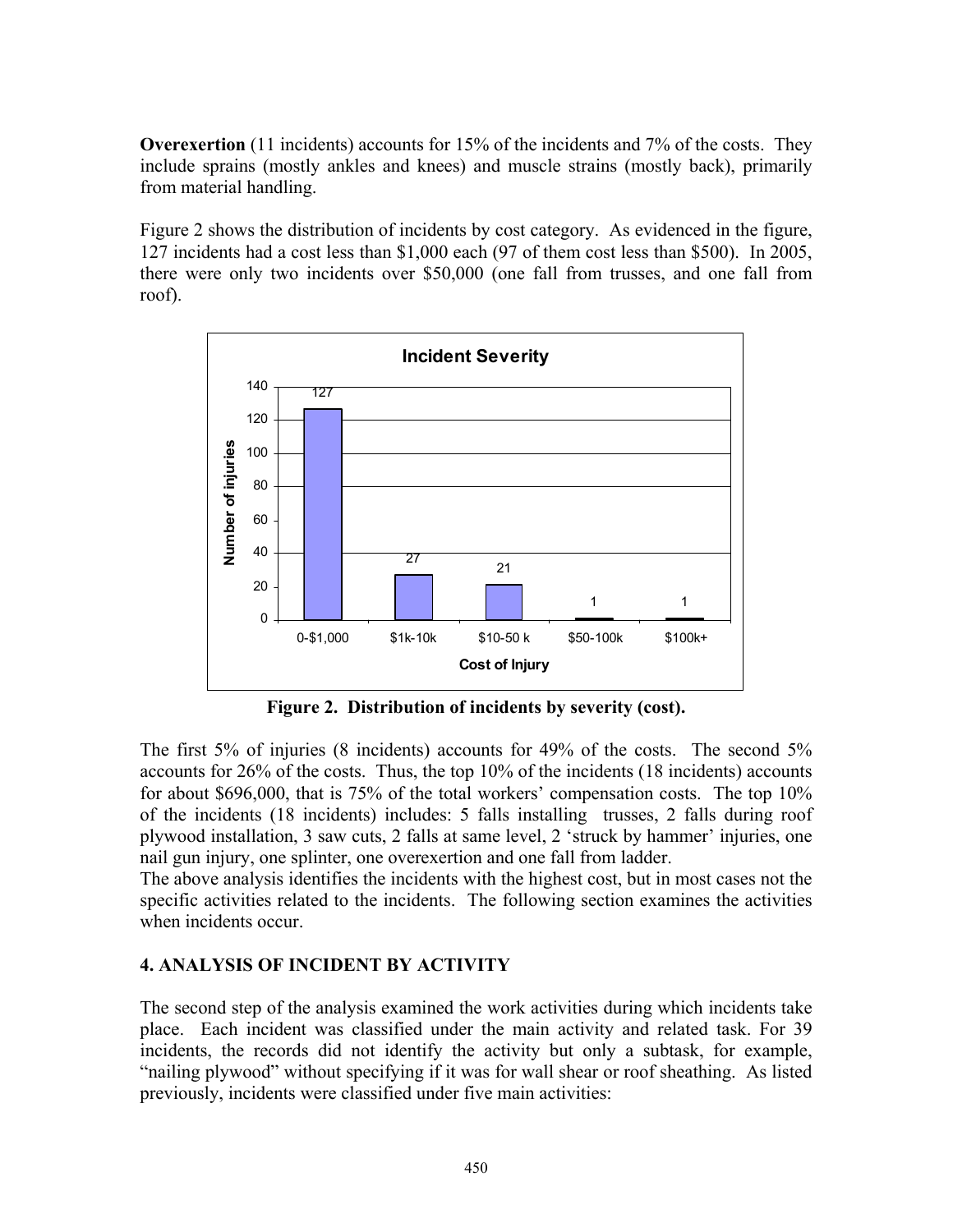- Site: load/unload material and equipment, cleanup site, remove nails.
- Walls (first or second floor) include framing, blocks, lifting, shear, top plate.
- Floor trusses (in case of a house more than 1 floors) include truss set up and sheeting
- Roof truss includes erecting the truss and framing the roof (install blocks, bracing, fascia, cut tails, etc.)
- Roof sheeting involves installing roof plywood.

Tables 3a and 3b summarize the number and severity of the incident events by main activity. Similar incident events occur during different activities. For example falls to lower level occur during truss and roof activities. However, the 'mechanism' of the incidents and the errors that lead to the loss of control are not necessarily the same—for example, some falls are a result of a worker stepping on an unsupported truss component, while others may result from slipping on the roof plywood. Furthermore, even very similar incidents (e.g., nail gun injuries) may have very different causes. In order to identify potential intervention that can prevent the incidents from occurring (rather than minimizing the consequences through protective equipment), the researchers examined the mechanisms and errors that contributed to the incidents.

| <b>MAIN ACTIVITY</b>          | level<br>요<br>lower<br>Fails | level<br>₽<br>same<br>Falls | from<br>ladder<br>Fails | cuts<br>Saw    | gun<br><b>Jail</b> | Overexertion | Hammer | Splinter       | ă<br>material<br>Struck | ៖<br>gussets<br>Cut on | Nails | wall panel<br>Σ<br><b>Struck</b> | Other                    | # of incidents |
|-------------------------------|------------------------------|-----------------------------|-------------------------|----------------|--------------------|--------------|--------|----------------|-------------------------|------------------------|-------|----------------------------------|--------------------------|----------------|
| <b>Site</b>                   |                              | 4                           |                         | ۰              |                    | 2            | 2      |                | 6                       | -                      | 2     | ٠                                | $\overline{\phantom{a}}$ | 16             |
| <b>Walls</b>                  |                              | $\overline{2}$              | 2                       | $\overline{2}$ | 16                 | 14           | c      | 3              | 2                       | 2                      | 3     | 8                                | $\overline{2}$           | 58             |
| <b>IFloor trusses</b>         | 2                            |                             |                         | ۰              |                    | ۰            |        | ۰              |                         | 3                      | 2     | ۰                                | $\overline{\phantom{a}}$ | 7              |
| <b>Frame Roof Trusses</b>     | 8                            | 4                           |                         | າ              | 4                  | 5            |        | っ              | 2                       | 5                      |       | ۰                                | $\overline{\phantom{a}}$ | 35             |
| Plywood roof                  | 5                            | $\overline{2}$              |                         |                |                    |              |        |                | 3                       | ۰                      |       | ۰                                | $\overline{\phantom{a}}$ | 14             |
| <b>Activity not specified</b> |                              | 3                           | 3                       | 6              | 8                  | 5            |        | $\overline{2}$ |                         |                        | 6     |                                  | 8                        | 43             |
| <b>Other</b>                  |                              |                             |                         |                |                    |              |        |                |                         | 2                      |       |                                  |                          | 4              |
| <b>TOTAL</b>                  | 15                           | 16                          | 6                       | 11             | 30                 | 27           | 5      | 7              | 14                      | 13                     | 15    | 8                                | 10                       |                |

**Table 3.a Number of incidents by incident event and main activity.** 

|  |  | Table 3.b. Cost of incidents by incident event and main activity (in \$1,000) |  |  |
|--|--|-------------------------------------------------------------------------------|--|--|
|--|--|-------------------------------------------------------------------------------|--|--|

|                               | <b>Type of Incident</b>                |                                             |                                |            |                             |              |        |          |                              |                         |       |                      |                |            |
|-------------------------------|----------------------------------------|---------------------------------------------|--------------------------------|------------|-----------------------------|--------------|--------|----------|------------------------------|-------------------------|-------|----------------------|----------------|------------|
| <b>MAIN ACTIVITY</b>          | to lowe<br>Falls <sup>:</sup><br>level | <b>Sam</b><br>ഉ<br><b>Falls</b><br><b>g</b> | from<br>ladder<br><b>Palls</b> | Saw cuts   | $\mathbf{g}$<br><b>Nail</b> | Overexertion | Hammer | Splinter | Struck by<br><b>Material</b> | 븅<br>gussets,<br>Cut by | Nails | Struck by W<br>panel | <b>Other</b>   | ↮<br>Total |
| <b>Site</b>                   |                                        | 62.6                                        |                                |            | ۰                           | <1           | 1.4    |          | 16.7                         |                         | $<$ 1 | ۰                    | ۰              | 82         |
| <b>Walls</b>                  |                                        | 7.2                                         | 19.5                           | 19.3       | 12                          | 36           | 52     | 25       | 1.2                          | $<$ 1                   | $<$ 1 | 4.7                  | <1             | 177.7      |
| <b>Floor trusses</b>          | <1                                     |                                             |                                |            |                             | ۰            |        |          |                              | 1.3                     | 1.4   | ۰                    | ۰              | 3.4        |
| <b>Frame Roof Trusses</b>     | 292.6                                  | 3.6                                         | <1                             | $22.4$ 1.7 |                             | 26           | $<$ 1  | 6.9      | $\overline{2}$               | 14.8                    | $<$ 1 | ۰                    | ۰              | 346.2      |
| Plywood roof                  | 123.8                                  | 1.5                                         | ۰                              | 38.1       | $<$ 1                       | $<$ 1        | ۰      | ۰        | 1.7                          | ۰                       | $<$ 1 | ۰                    | ۰              | 166.2      |
| <b>Activity not specified</b> |                                        | 9.5                                         | 3.5                            | 49         | 57                          | 28           | ۰      | <1       | 2.1                          | 1                       | 24    |                      | 1.7            | 154.7      |
| Other                         |                                        | $<$ 1                                       |                                |            | 1                           |              |        |          |                              | 1.2                     |       |                      |                | 2.7        |
| <b>TOTAL \$</b>               | 417.2                                  | 84.9                                        | 23.2                           | 129        | 72                          | 68           | 53     | 33       | 22.6                         | 18.4                    | 5.3   | 4.7                  | $\overline{2}$ | 933        |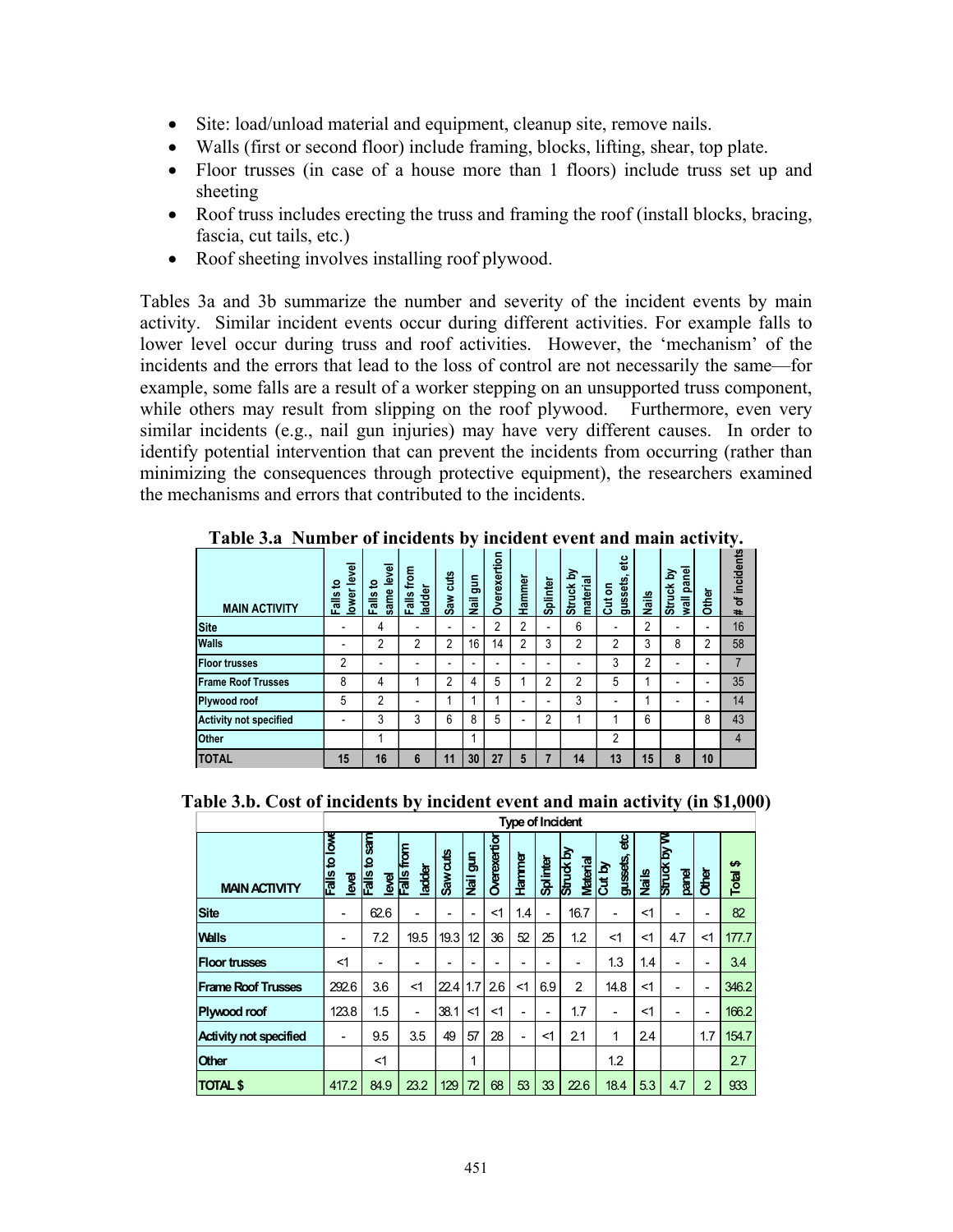#### **5. ERRORS AND ERROR PROOFING DIRECTIONS**

The third part of the analysis investigated the most common errors and conditions that increase the likelihood of occurrence of incidents during the different framing tasks. The investigation was based on the incident records, and interviews with the safety director and QC manager. The errors related to the most severe injuries are discussed below.

#### **Falls from trusses**

The incident analysis indicated 14 falls from trusses: 10 falls to the ground, and 4 falls to the same level. The task with the highest fall risk was truss installation and the most common errors related to such falls are the following:

Truss erection/positioning the truss. This task requires dynamic coordination of a heavy component (pulling-pushing and directing the truss). Excessive pulling by any member of the crew may pull the truss off the support, and cause the workers to be off balance. Furthermore, the truss design influences the difficulty of the task—for example, 'bullnose' trusses require more careful handling and coordination.

Overextending is an error that can lead to a fall during truss erection, or other tasks. Installing fascia is a task that requires coordination (two crew members), and handling a heavy beam over the edge of the roof.

Cutting tails (protruding parts of the truss) is another activity with increased risk of falling, as it involves work at the edge of the trusses and the use of a power tool. A common error is stepping on an unsecured component. This task also poses increased risk of a saw cut injury due to the awkward position of the worker when performing the task.

Unsecured components. Stepping on unsecured truss components (along with failure to realize that the truss component is not secured) are a common cause of falls. In one fall, the hanger supporting a truss came off, while in another incident, the brace on the ridge (where the lead worker was sitting) came off.

Naturally, the likelihood of these mistakes increases with rushing and inexperience. Typically, these tasks are performed by the more experienced crew members. Error proofing interventions should focus on:

- reduce the difficulties of positioning the trusses,
- prevent stepping on unsecured components, and
- prevent workers from overextending when working near the edge of the roof.

#### **Falls from roof (during sheeting)**

The incident descriptions indicated that 'tripping' was involved in all cases, but did not provide any more information. According to the experts, overextension, slipping on the roof and stepping or tripping on unsecured plywood are three common errors associated with falls from roofs.

Wind can also lead to loss of control while carrying plywood. Installing the first row of plywood near the edge of the roof is quite risky—some foremen allow only their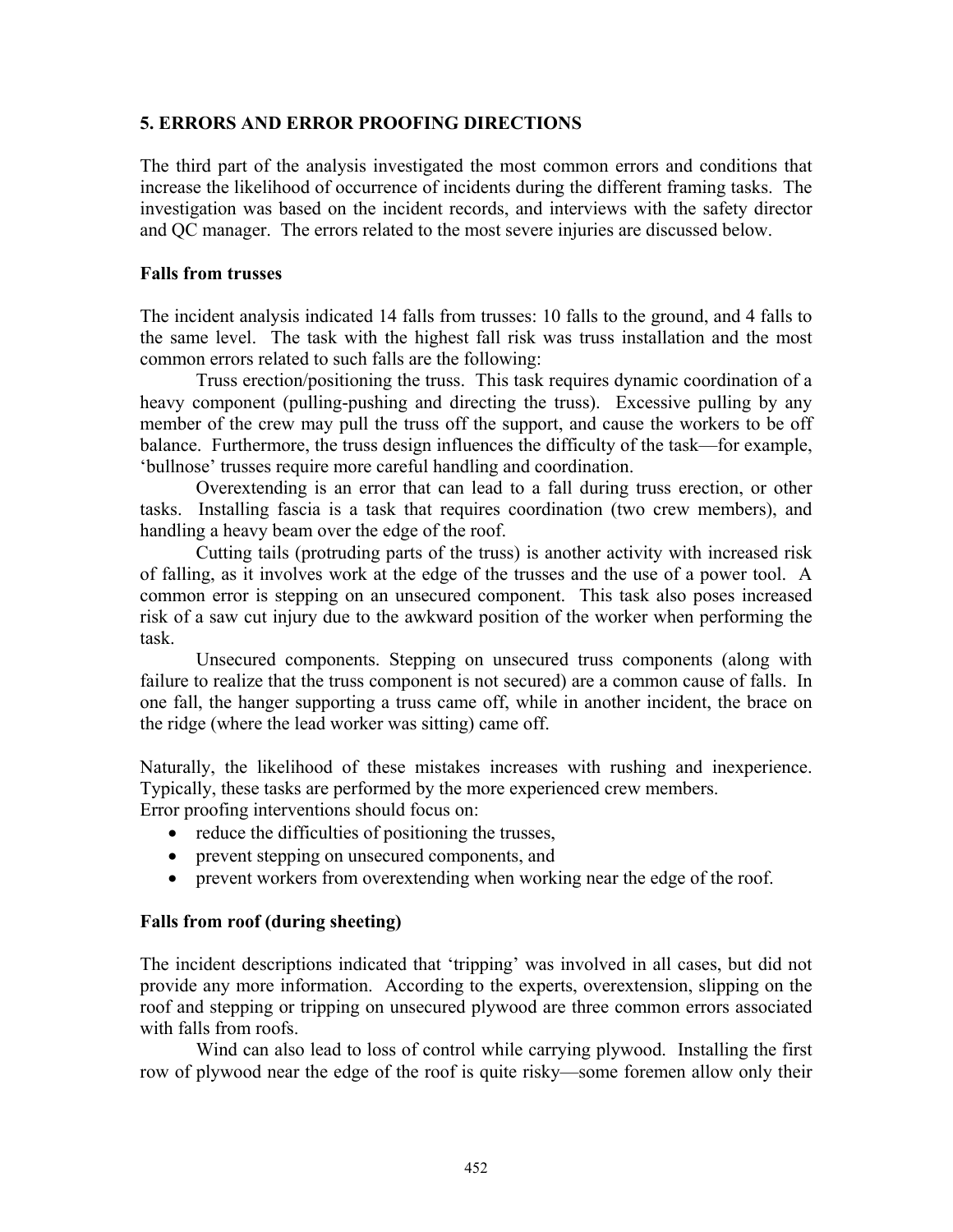most experienced carpenters to work on this task. Material handling also involves significant risks, due to reduced visibility and increased slipping hazards.

Cutting the plywood on the roof generates saw dust that creates slippery conditions. Wearing shoes that minimize the likelihood of slipping is important, and that is why framers typically wear snickers rather than work boots.

Rushing while handling large pieces of plywood on a sloped roof increases the likelihood of errors.

Potential error proofing interventions can target the following:

- prevent loose plywood (or stepping on loose plywood) on the roof.
- reduce cutting on the roof to avoid creating more slippery conditions
- provide warnings regarding slippery conditions

#### **Saw cuts**

Tasks that involve cutting in awkward positions have greater potential for error. Such tasks include cutting notches on studs, cutting truss tails, ripping boards and cutting plywood. In these activities, it is more difficult to maintain control of the tool, and more likely that the saw may bind and kick back. Using a dull blade increases the possibility of the saw kicking back. Another error is placing hands too close to the saw, where a small slip or loss of control can bring the body part in contact with the blade. Six of the 11 saw cut injuries resulted from the saw kicking back (the other 5 cases did not provide sufficient information for analysis). The power of the saw makes it difficult to control when it kicks back.

Potential intervention to prevent saw cuts may include:

- minimize the amount of cuttig at awkward positions and locations
- reduce the power of the saw to increase the ability to maintain control when it kicks back.
- use sensors and automatic shutoffs when a dull blade is used.
- use sensors and automatic shutoffs when the saw kicks back.

#### **Nail gun injuries**

Nail gun injuries are typically of low cost, but relatively frequent. From the list of incidents and the interviews, the researchers identified the following different errors.

- Nail bounces on hard material (knot, another nail, metal strap)
- Accidental discharge due to tool operation: e.g., shooting a second nail on the reload
- Accidental discharge caused by the worker, e.g., walking with the finger on the trigger
- Nailing errors: nail is fired in the wrong direction, in combination with hand position. Sometimes nails break through the wood and puncture the worker who might be positioning the wood with the free hand.

Ten of the 30 nail gun injuries occurred within the first 3 months of employment, and 22 of the 30 injuries happened within 1 year of employment.

Error-proofing intervention should focus on the following:

• prevent accidental discharge.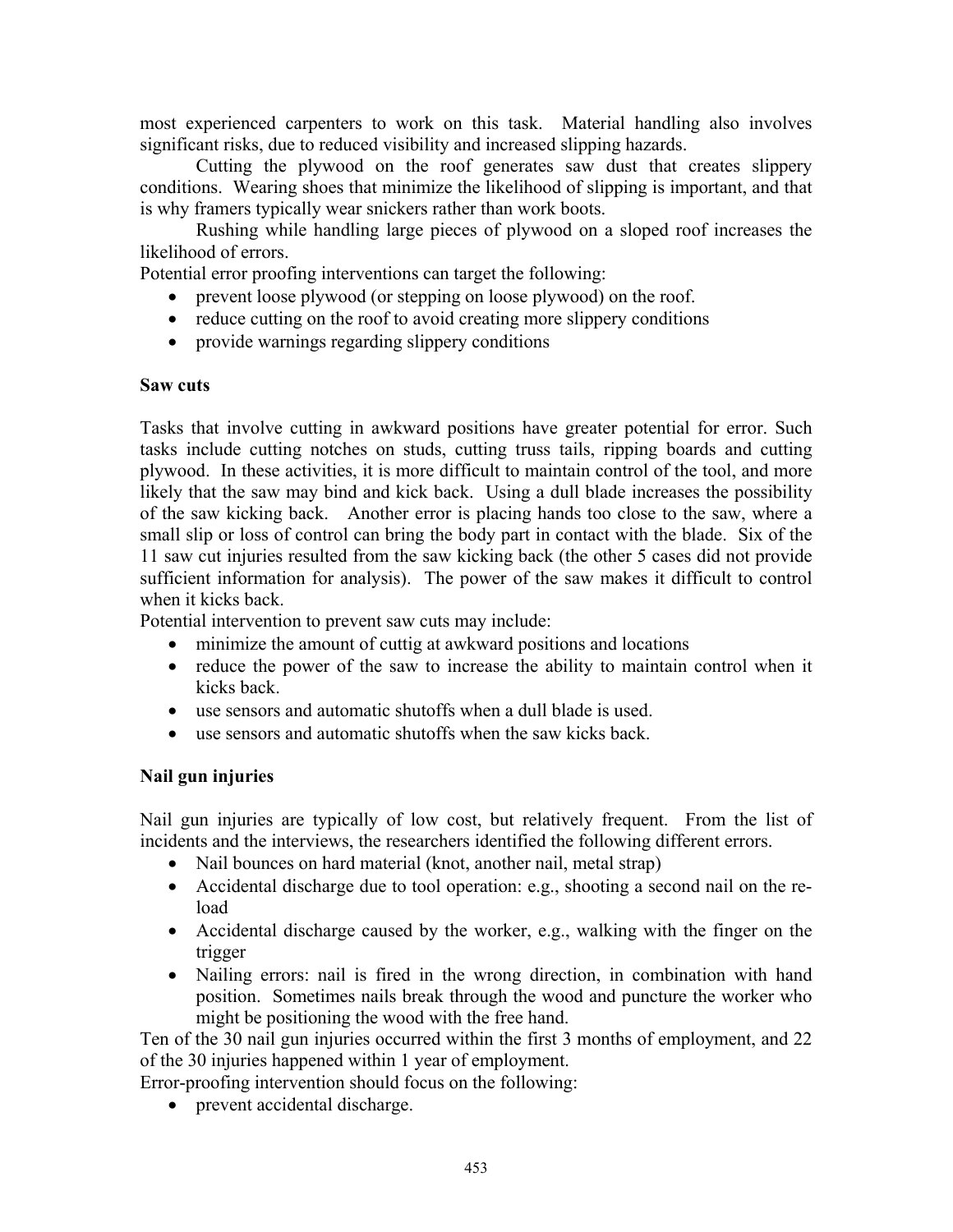- prevent accidental triggering of the nail gun.
- avoid nailing on hard surfaces

#### **Falls at same level**

This category includes10 falls at ground level, 2 falls on a roof, and 4 on a truss. The most common error in falls at ground level is tripping. In 5 of the 10 cases, a load was being carried when the worker tripped. Tripping is also the main cause for sprains. Of the 11 injuries involving sprains (mostly ankle and knee), 9 cases were caused by tripping.

The falls at ground level indicate a failure in the interaction between worker and work area and they are influenced by two major factors: (1) the condition of the work area, and (2) the worker's awareness, which is often reduced due to the task (handling material) or rushing. The worker's experience appears to make a difference: 6 of the 16 falls at the same level occurred within the first 3 months of employment, and 11 of the 16 incidents were sustained by workers with less than 1 year of employment. Prevention of falls at the same level requires reducing the tripping hazards or increasing each worker's ability to detect the hazards, e.g., make the material handling task less difficult).

#### **6. SUMMARY AND CONCLUSIONS**

The goal of this research was to identify specific errors that lead to incidents in residential framing. The examination of the 177 incidents found that the incidents with the highest severity are falls from trusses, falls from roof, saw cuts, nail gun incidents and falls at same level. The analysis of each type of accident identified the tasks where such events occur and the most common errors that produce them, as well as some task characteristics and conditions that increased the likelihood of errors. The identification of the errors points out directions for interventions to prevent these accidents. Finally, the study proposes an improved system of collecting information about accidents, one that tracks the production tasks and errors that lead to the accidents. The next phase of this research will include the following:

- Analysis of more framing accidents, as this study has only considered the injuries experienced by the employees of one company in one year.
- Collection of input from production personnel (foremen) to understand in more depth the errors and the task conditions affecting the likelihood of errors, and to understand strategies that crews use to reduce the risks on particularly high-risk tasks.
- Identification and evaluation of potential interventions to prevent accidents. Errorproofing interventions can aim at the following issues:
	- o reduce the complexity of the product, or work process or
	- o block or detect the errors at a point in the process where they are easier to be blocked or detected